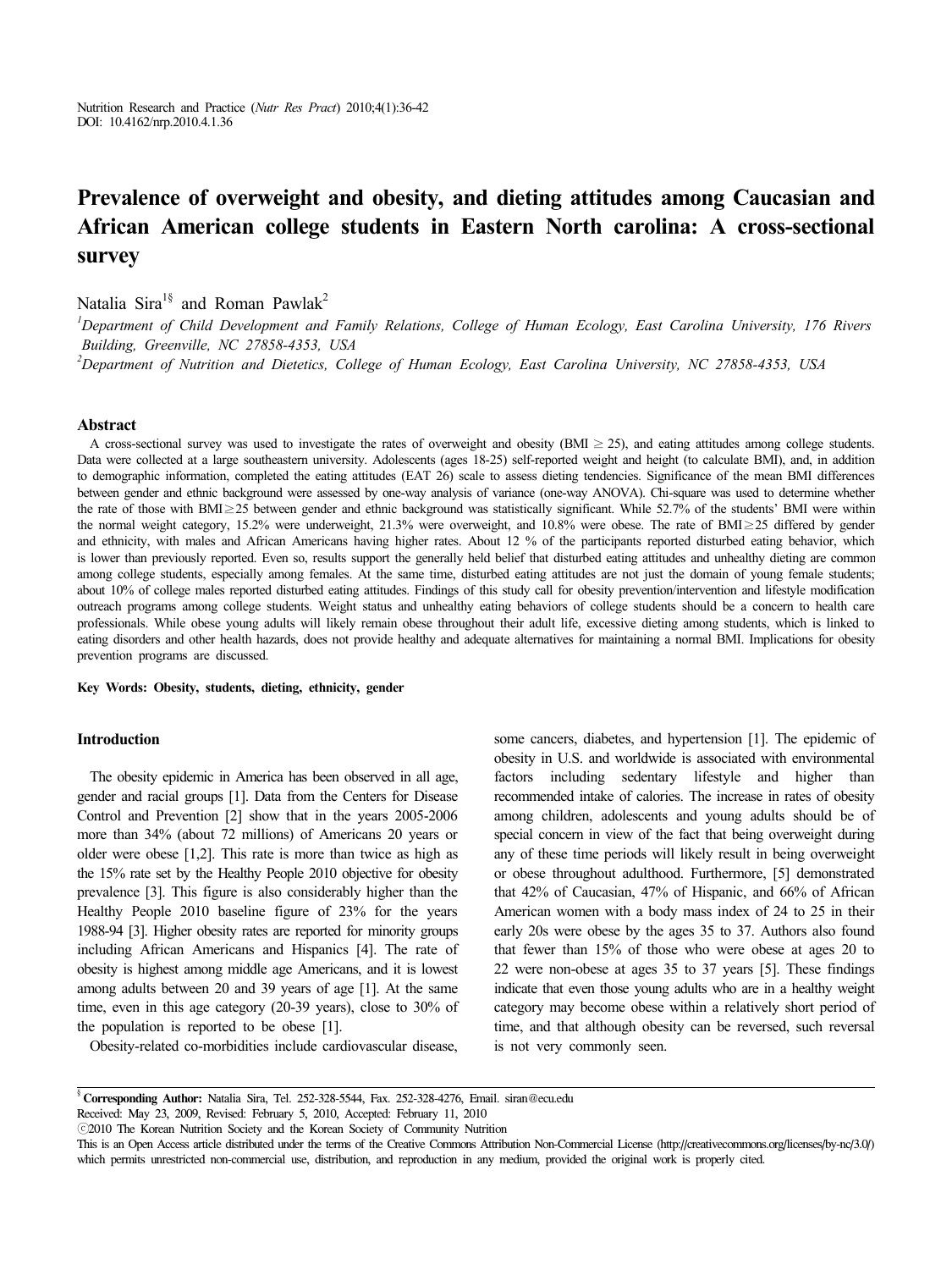North Carolina has the  $17<sup>th</sup>$  highest rate of obesity in the nation among adults and the  $5<sup>th</sup>$  highest among teens. North Carolina also places high on a list of obesity-related co-morbidities including diabetes  $(9<sup>th</sup>)$  and hypertension  $(10<sup>th</sup>)$  [6]. According to the Behavioral Risk Factor Surveillance System (BRFSS, CDC) 2007 report, the rate of people with BMI≥25 in North Carolina ranges from 50% among those between 18 and 24 years of age to 74.7% among adults 55 to 64 years old [7].

At the same time, previous research has demonstrated that African-Americans are less concerned with weight, body shape, dieting, or being thin [8]. In fact, recent findings have indicated that people of African American and Mexican American origin consider larger body sizes as ideal and consequently report greater body satisfaction [8-10]. Black women are less likely to diet, less fearful of weight gain, have fewer negative perceptions associated with overeating, and have more favorable body images than white women [8,11]. Those ethnic groups also have a greater risk of development secondary to obesity complications such as diabetes, hypertension, etc.

While high BMI can lead to negative self-esteem and low self evaluation, triggering risky behaviors such as uncontrollable dieting and/or overeating (e.g. anorexia or bulimia), and other weight reduction methods (e.g., excessive physical exercise, diet pills, synthetic supplements) [12,13], being overweight is linked to anxiety and depression and also can adversely affects one's quality of life [14,15]. To be proactive in preventing obesity epidemic, to promote culturally appropriate healthy attitudes and behaviors, and to understand trends in weight control strategies in different ethnicities, it is essential to investigate rates of overweight and obesity across different ethnic backgrounds.

Thus, the purpose of this cross-sectional study was: 1) to assess weight status by BMI category (underweight, normal weight, overweight, and obese); 2) assess the rate of overweight and obesity (BMI≥25) by gender and ethnic background; 3) assess whether there was a statistically significant difference in the rate of overweight and obesity by gender and ethnic background; 4) assess dieting attitudes among college students by gender and ethnicity; and 5) assess whether there was a statistically significant difference in dieting behavior by gender and ethnic background among college students attending a large public university located in the eastern part of North Carolina.

#### **Subjects and Methods**

This cross-sectional study was conducted after the University Institutional Review Board approved the research protocol.

#### *Sample and data collection*

Data were collected in large southeastern university in North Carolina. Participants of the study were undergraduate students (ages 18-25) enrolled in classes during the fall 2007 and/or spring 2008 semesters. The estimated enrollment for the spring 2008

semester was more than 25,000. In 2007, the student population at the university consisted of 40.9% male and 59.1% female students. Most students enrolled were White (75%), with Black students comprising 15.5% [16]. nder and ethnic background distribution was consistent with other universities within the University of North Carolina system [16,17].

Questionnaires were administered in conveniently chosen introductory level classes. Introductory classes are offered to many majors, and typically comprise of majors in fashion and merchandize, interior design, social work, early childhood education, nursing, psychology, criminal justice, and nutrition. Participants were ensured that participation was voluntary and confidential. The questionnaire included demographic information and self-report on body weight and height. The last part of the survey included questions related to eating attitudes and behaviors (EAT 26, reported in this study) or healthy diet questions (perception, knowledge, benefits, and will be reported in another manuscript). Questionnaires were completed at the end of class session as permitted by instructor time. Some instructors offered an extra credit for students' participation.

Among a total of 582 college students ( $n=106$  males and  $n=$ 420 females) who participated in the study and self-reported weight and height, (to calculate BMI), 348 (60%) participants (49 males and 299 females) completed the eating attitude test, while the remaining 234 (40%) participants completed a questionnaire related to healthy dieting. Only data reported on weight, eating attitudes, gender, and ethnicity will be discussed in this study. About 56 (9.6%) participants did not report their gender and those surveys were removed from the analysis.

# *Measures*

Body Mass Index (BMI) was calculated by the following formula adopted from the [18]: weight (lb) / [height (in)]<sup>2</sup> x 703, using self-reported heights and weights. The CDC weight categories: underweight < 18.5, normal 18.5-24.9, overweight 25.0-29.9, and obese  $>30.0$  were used in assessment of participants' weight status [18].

The Eating Attitude Test - (EAT-26) is a 26-item measure that assesses a broad range of symptoms of anorexia/ bulimia nervosa, including dieting and food preoccupation [19]. It is an objective self-report measure where respondents were asked to rate the frequency of each behavior (e.g., "avoid foods with sugars in them", "vomit after I have eaten", "feel extremely guilty after eating", "engage in dieting behavior") on a 6-point scale ranging from "never" to "always." Responses "always", "usually", and "often" are considered symptomatic while responses "sometimes", "rarely" and "never," are non-symptomatic of eating preoccupation and/or dieting. Responses for each item were weighted from 0 to 3, with always=3, usually=2, often=1, sometimes=0, rarely  $=0$ , and never $=0$ . The clinical cut-off point for eating disturbances is above 20, which is indicative of serious eating disturbances or weight concerns [19]. For this study, EAT-26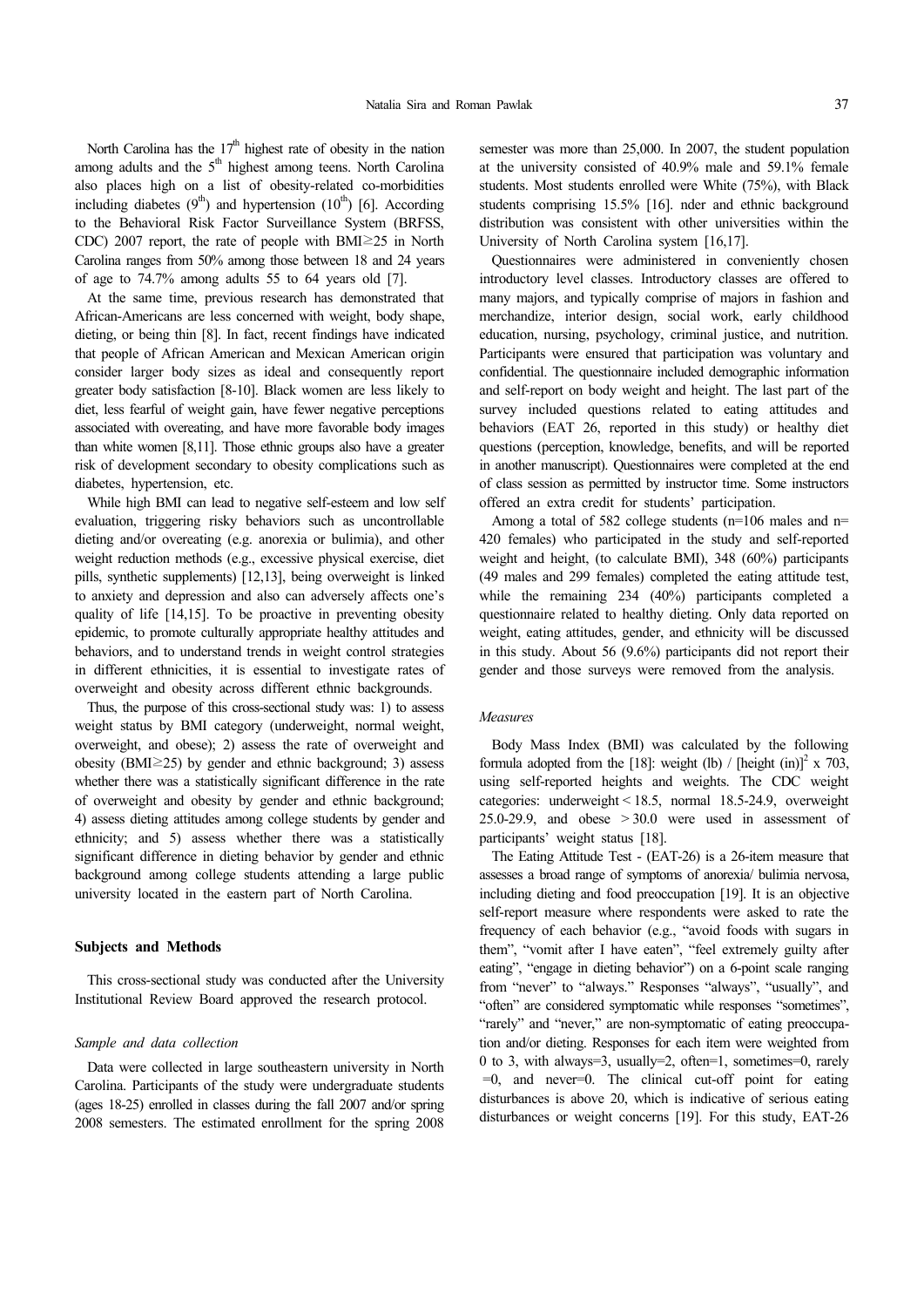was used as a continuous measure with a high score indicating more eating disturbances. The total EAT-26 score (the sum of all items) was computed for each participant. Previously validated, EAT-26 has been found to have good reliability scores (alphas ranged from .79 to .94 across studies). The reliability coefficient alpha for EAT-26 in this study was .96.

# *Statistical analysis*

Descriptive statistics including mean, range, frequencies, and percentages were conducted using SPSS 16.0 statistical software. Analyses of the mean BMI differences between gender, and ethnic background were assessed by one-way analysis of variance (one-way ANOVA). Tukey post hoc analysis was performed to determine statistical significance between groups. Chi-square is a family of distributions commonly used for significance testing. The Chi-square test is always testing the null hypothesis**,** which states that there is no significant difference between the expected and observed result. Thus, Chi-square test was performed to determine whether the rate of those with BMI≥25 between gender and ethnic background was statistically significant. T-test analyses were performed to assess gender and ethnicity differences in the EAT-26 mean scores. Chi-square tests were also performed to assess gender and ethnic differences in the rate of students with EAT-26 scores above 20. For all analyses  $\alpha$  < 0.05 was used as statistically significant difference between groups.

### **Results**

## *Participant characteristics*

A total of 582 surveys were collected from students representing 29 different majors. Among 582 surveys collected for this study 56 participants (9.6%) did not report gender and were removed from the analysis. Most of the participants (mean [SD] age  $= 20.35$  [2.66]) included in the analysis were females (n=420; 79.8%), Caucasian (n=365; 69.4%), and were between ages of 18 and 25. About 80.6% were freshmen, sophomores, or juniors and more than 90% did not live with parents. Detailed description of participants is presented in Table 1.

The range of BMI for the entire sample was between 14.99 to 61.40 (mean [SD]=24.4 [5.40]). Most students' BMI (n=258; 52.7%) were within the normal range category, 74 (15.1%) were underweight, 104 (21.3%) were overweight, and 53(10.8%) were obese. Table 2 introduces distribution of BMI categories (underweight, normal, overweight and obese) for Caucasians and African American participants in this study. Other ethnicities were excluded from the analysis.

Table 2 also reports on significant differences in BMI categories among genders in African American and Caucasian college students. Thus, males had significantly higher mean BMI then

|  |  |  | Table 1. Descriptive characteristics of the sample (n=526) |  |  |  |  |
|--|--|--|------------------------------------------------------------|--|--|--|--|
|--|--|--|------------------------------------------------------------|--|--|--|--|

| Category                | Number | Percent |  |  |  |
|-------------------------|--------|---------|--|--|--|
| Gender                  |        |         |  |  |  |
| <b>Males</b>            | 106    | 20.1    |  |  |  |
| Females                 | 420    | 79.8    |  |  |  |
| Race                    |        |         |  |  |  |
| Caucasians              | 365    | 69.4    |  |  |  |
| African Americans       | 124    | 23.6    |  |  |  |
| Asians                  | 9      | 1.7     |  |  |  |
| Hispanic                | 13     | 2.5     |  |  |  |
| <b>Native Americans</b> | 6      | 1.1     |  |  |  |
| Other                   | 9      | 1.7     |  |  |  |
| Age groups              |        |         |  |  |  |
| 8-20 years              | 345    | 65.6    |  |  |  |
| $21-23$ years           | 145    | 27.5    |  |  |  |
| 24-25 years             | 36     | 6.9     |  |  |  |
| College status          |        |         |  |  |  |
| Freshmen                | 113    | 21.5    |  |  |  |
| Sophomore               | 202    | 38.4    |  |  |  |
| Junior                  | 109    | 20.7    |  |  |  |
| Senior                  | 68     | 12.9    |  |  |  |
| Other                   | 6      | 1.4     |  |  |  |
| Did not report          | 28     | 5.3     |  |  |  |

**Table 2.** Rates of BMI category by gender and ethnicity

| Category           | <b>Males</b>             | Females            | Total        | Percent      |
|--------------------|--------------------------|--------------------|--------------|--------------|
| African Americans  | 20                       | 104                | 124          |              |
| Underweight        | 0                        | 14                 | 14           | 11.3         |
| Normal             | 9                        | 34                 | 43           | 34.7         |
| Overweight         | 5                        | 35                 | 40           | $32.2^{1)*}$ |
| Obese              | 6                        | 21                 | 27           | 21.8         |
| BMI (mean)         | $26.9^{2)*}$             | $26.1^{3)*}$       | $26.2^{4)*}$ |              |
| Caucasians         | 61                       | 304                | 365          |              |
| Underweight        | 1                        | 59                 | 60           | 16.4         |
| Normal             | 32                       | 183                | 215          | 58.9         |
| Overweight         | 17                       | 47                 | 64           | $17.5^{5)*}$ |
| Obese              | 11                       | 15                 | 26           | 7.1          |
| BMI (mean)         | $27.0^{5)*}$             | $23.8^{5)*}$       | $23.6^{4)*}$ |              |
| Total              | 81                       | 408                | 489          |              |
| BMI (mean)         | 27.0                     | 23.8               | 24.4         |              |
| Underweight        | 1                        | 73                 | 74           | 15.1         |
| Normal             | 41                       | 217                | 258          | 52.7         |
| Overweight         | 22                       | 82                 | 104          | 21.3         |
| Obese              | 17                       | 36                 | 53           | 10.8         |
| Overweight (total) | $39^{6)*}$<br>$(48.1\%)$ | $118^{6)*}(28.9%)$ |              |              |
| African Americans  | 11                       | 56                 | 67           | 54           |
| Caucasians         | 28                       | 62                 | 90           | 24.6         |
| BMI (mean)         | 31.1                     | 29.8               | 30.1         |              |
|                    |                          |                    |              |              |

<sup>1)\*</sup> Pates of overweight (BMI > 25) are significantly higher among African Americans ( $P$  < 0 001)

 $\frac{p}{p}$ . No significant difference in mean BMI between Caucasian and African American males

3)\* Significant difference in mean BMI between Caucasian and African American

females ( $P < 0.001$ )<br><sup>4)\*</sup> Significant difference in mean BMI between Caucasians and African American<br>college students ( $P < 0.001$ )

<sup>5)</sup>\* Significant difference in mean BMI between males and females ( $P < 0.001$ ) <sup>6)\*</sup> Rates of in overweight (BMI > 25) are significantly higher among males ( $P < 0.001$ )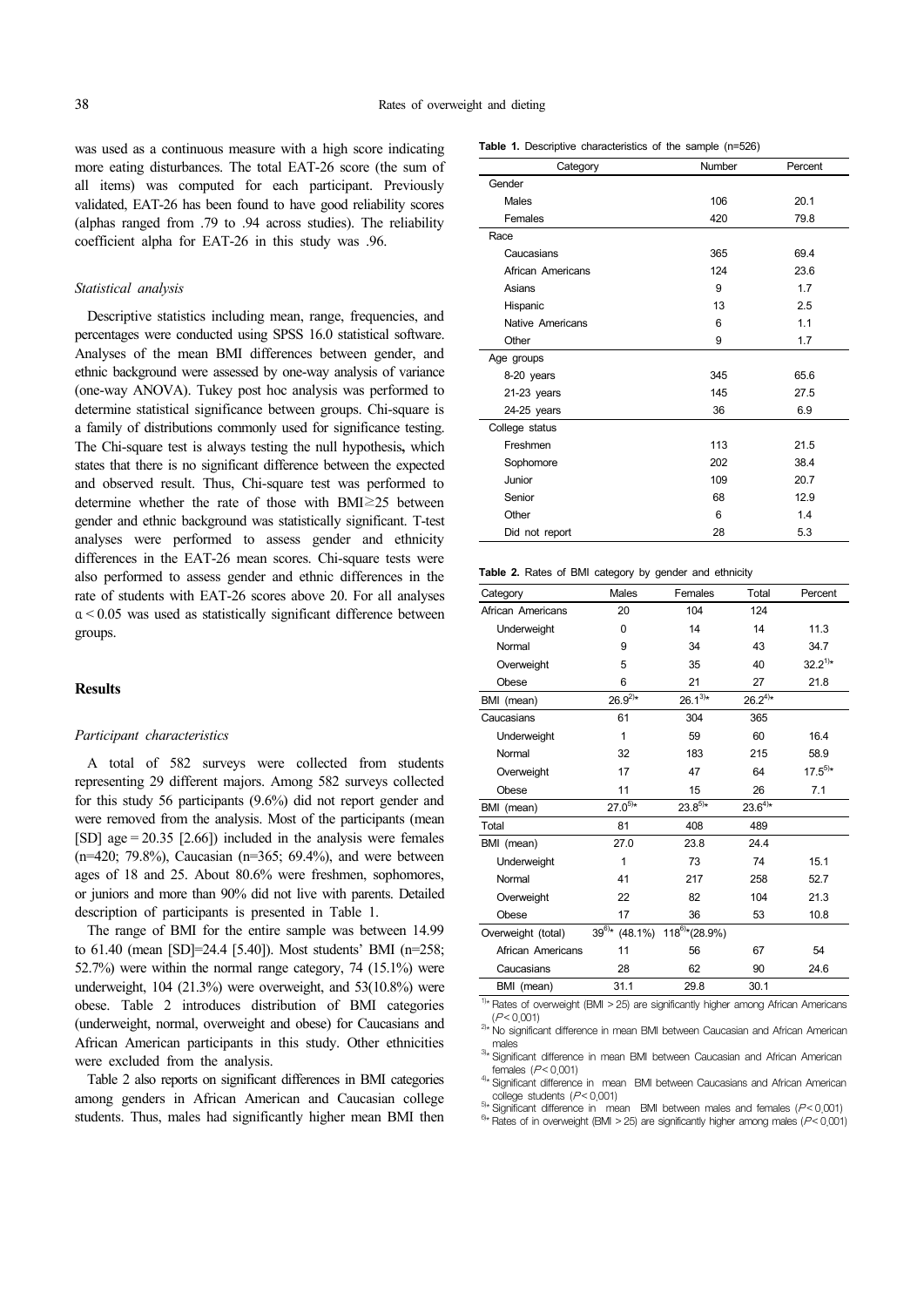| (dieting behavior) scores for genuer and ethnicity (sub-sample n-346) |                  |                 |                               |         |
|-----------------------------------------------------------------------|------------------|-----------------|-------------------------------|---------|
| Category                                                              | <b>Males</b>     | Females         | Total                         | Percent |
| African Americans                                                     | 14               | 40              | 54                            |         |
| Underweight                                                           | n/a              | 3               | 3                             | 5.6     |
| Normal                                                                | 3                | 20              | 23                            | 42.6    |
| Overweight                                                            | 5                | 11              | 16                            | 29.6    |
| Obese                                                                 | 6                | 6               | 12                            | 22.2    |
| EAT (mean)                                                            | 5.3 $(SD=3.6)$   | $8.6$ (SD=9.3)  | $8.0$ (SD= $8.6$ )            |         |
| BMI (mean)                                                            | 29.57            | 25.0            | 25.6                          |         |
| Caucasians                                                            | 35               | 259             | 294                           |         |
| Underweight                                                           | $\overline{4}$   | 43              | 47                            | 15.9    |
| Normal                                                                | 15               | 147             | 162                           | 54.5    |
| Overweight                                                            | $\overline{7}$   | 53              | 60                            | 20.4    |
| Obese                                                                 | 9                | 16              | 25                            | 8.5     |
| EAT (mean)                                                            | $7.3$ (SD=8.1)   | $10.6$ (SD=9.6) | 10.3 (SD=9.0)                 |         |
| BMI (mean)                                                            | 27.98            | 23.04           | 23.6                          |         |
| Total                                                                 | 49               | 299             | 348                           |         |
| Underweight                                                           | 4 (8.2%)         | 46 (15.4%)      |                               |         |
| Normal                                                                | 18 (36.7%)       | 167 (55.8%)     |                               |         |
| Overweight                                                            | 12 (24.5%)       | 64 (21.4%)      |                               |         |
| Obese                                                                 | 15 (30.6%)       | 22 (7.3%)       |                               |         |
| EAT (mean)                                                            | 7.4 $(SD=8.2)^*$ |                 | 12.1 (SD=9.5)* 10.6 (SD=10.3) |         |

**Table 3.** Description of BMI category, mean and standard deviation of EAT-26 (dieting behavior) scores for gender and ethnicity (sub-sample n=348)

Note: \* Means comparison using a t-test revealed that EAT scores of females were significantly higher than those of males,  $t$  (344) = - 5.21,  $P \leq 0.001$ n/a: no available cases to report in this category

**Table 4.** Means and standard deviations of eating attitudes scores (EAT 26) divided by BMI category for each gender and ethnicity of college students who scored over 20 (clinical cut-off for disturbed dieting behavior, n=44).

| Category          |        | <b>Males</b> | <b>EAT</b>  | Females | <b>EAT</b>     | Significance |
|-------------------|--------|--------------|-------------|---------|----------------|--------------|
| African Americans |        |              |             |         |                |              |
| Normal            |        | n/a          | n/a         | 3       | 30.3 (SD=10.7) |              |
| Overweight        |        | n/a          | n/a         | 3       | 26.0 (SD=0)    |              |
| Obese             |        | n/a          | n/a         | n/a     | n/a            |              |
| Caucasians        |        |              |             |         |                | $N/S^*$      |
| Normal            |        | n/a          | n/a         | 26      | 28.6 (SD=8.4)  |              |
| Overweight        |        | 2            | 28 (SD=4.3) | 4       | 31.7 (SD=8.1)  |              |
| Obese             |        | 3            | 24 (SD=3.4) | 3       | 39.3 (SD=7.0)  |              |
| Total             | (44)   | 5            |             | 39      |                |              |
| Percent           | (12.6) | 10.2         |             | 13.4    |                |              |

Note: \* No significant difference was found between genders and weight category among students with EAT score over 20.

n/a: no available cases to report in this category

females (27.0 [5.86] vs. 23.8 [5.16]; F(df=520) = 3.68; *P* < 0.001). Males also had significantly higher rate of BMI  $\geq$  25 than females (48.1% vs. 28.9%) Chi-Square =15.26 [df=1]; *P* < 0.001). The mean BMI among African American college students was significantly higher than the mean BMI of Caucasian students (26.2 [6.52] vs. 23.6 [6.52]; F(df=478)=14.96; *P* < 0.001). African American students were more likely than Caucasian students to have BMI  $\geq$  25 (54% vs. 24.6%; Likelihood ratio (df=1)=20.35; *P* < 0.001). Caucasian female students had significantly lower mean BMI than African American females (23.8[4.01] vs. 26.1 [6.91]; F(df=5)=8.301; *P*

< 0.000). Male Caucasian students' BMI was not significantly different from male African American students' BMI (26.9 [6.13] vs. 27.0 [4.34]; F(df=3) =0.784; *P* < 0.506).

Eating attitudes and behavior (EAT 26) was assessed for 348 college students as subsample (60% of the sample). Remaining 40% of the sample participated in healthy dieting survey that will be reported in future manuscript. Demographic data of this subsample is a reflection of the present sample and was comprised of 299 (85.9%) females and 49 (14.1%) males and was consisted of 294 (84.4%) Caucasians and 54 (15.6%) of African Americans. Using the formula adopted from the [18], 55.8 % of college-student females who participated in assessment of dieting behavior (n=299) were of normal weight (n=167), and 21.4% of females were overweight (n=64) and 7.3 % were severely obese ( $n=22$ ) BMI > 30, with a mean BMI of 35.26. Among males (n=49) in this subsample 36.7 % (n=18) were of normal weight, and 24.5 % (n=12) were overweight with BMI  $> 25$ , while 30.6 % of males (n=15) in this subsample were severely obese (BMI  $> 30$ ), with a mean BMI of 35.36. Please, refer to Table 3, which describes the BMI categories and mean EAT -26 (Eating Attitude score) for this sub-sample breaking down by gender and ethnicity.

The range of EAT-26 scores for the entire sample was from 0 to 51 with mean score of 10.58 (SD=10.32). Female respondents' mean EAT-26 score  $(n = 299)$  was 11.12 (SD= 9.49), while males (n=49) mean score was 7.37 (SD=8.19). A t-test analysis showed that the difference in the mean EAT-26 scores between females and males was statistically significant (t  $(df=344)=5.21$ ,  $P < .001$ ). In other words, females reported more symptoms of dieting behaviors than did males in this sub-sample. Eating Attitudes scores (EAT 26) were used as a continuous measure in this study.

Forty-four (12.64 %) of the respondents had an EAT-26 score over 20, indicating disturbed eating tendencies and/or behavior (see Table 4). This included 39 females (13.04 %) and five males  $(10.2\%)$ . Among females in this group, 33  $(84.6\%)$  were Caucasian, and six (15.4%) were African Americans. All five of the males with EAT-26 score over 20 were Caucasian. Table 4 demonstrates the distribution of dieting attitudes of those students (n=44) who reported high eating attitudes scores (EAT  $26 > 20$ ) based on weight category and separated by gender and ethnicity. The rate of females with EAT-26 scores indicative of eating disturbances (score  $>$  20) was not significantly higher than that of males (Likelihood ratio  $(df=1) = 0.137$ ;  $P < 0.712$ ). Similarly, no significant difference was found between the rate of Caucasian and African American students with EAT-26 scores above 20 (Likelihood ratio (df=5) = 5.207; *P* < 0.391).

There was no significant difference between the rate of overweight or obese students (BMI  $\geq$  25) and those with BMI  $< 25$  with EAT-26 scores above 20 (14.66% vs.16.13%; Chi-square  $(df=1) = 0.367$ ;  $P < 0.545$ ). The percentage of students with EAT-26 above 20 by the four weight categories (BMI < 18.5;  $18.5 \leq BMI < 25$ ;  $25 \leq BMI < 30$ ; and  $BMI \geq 30$ ) were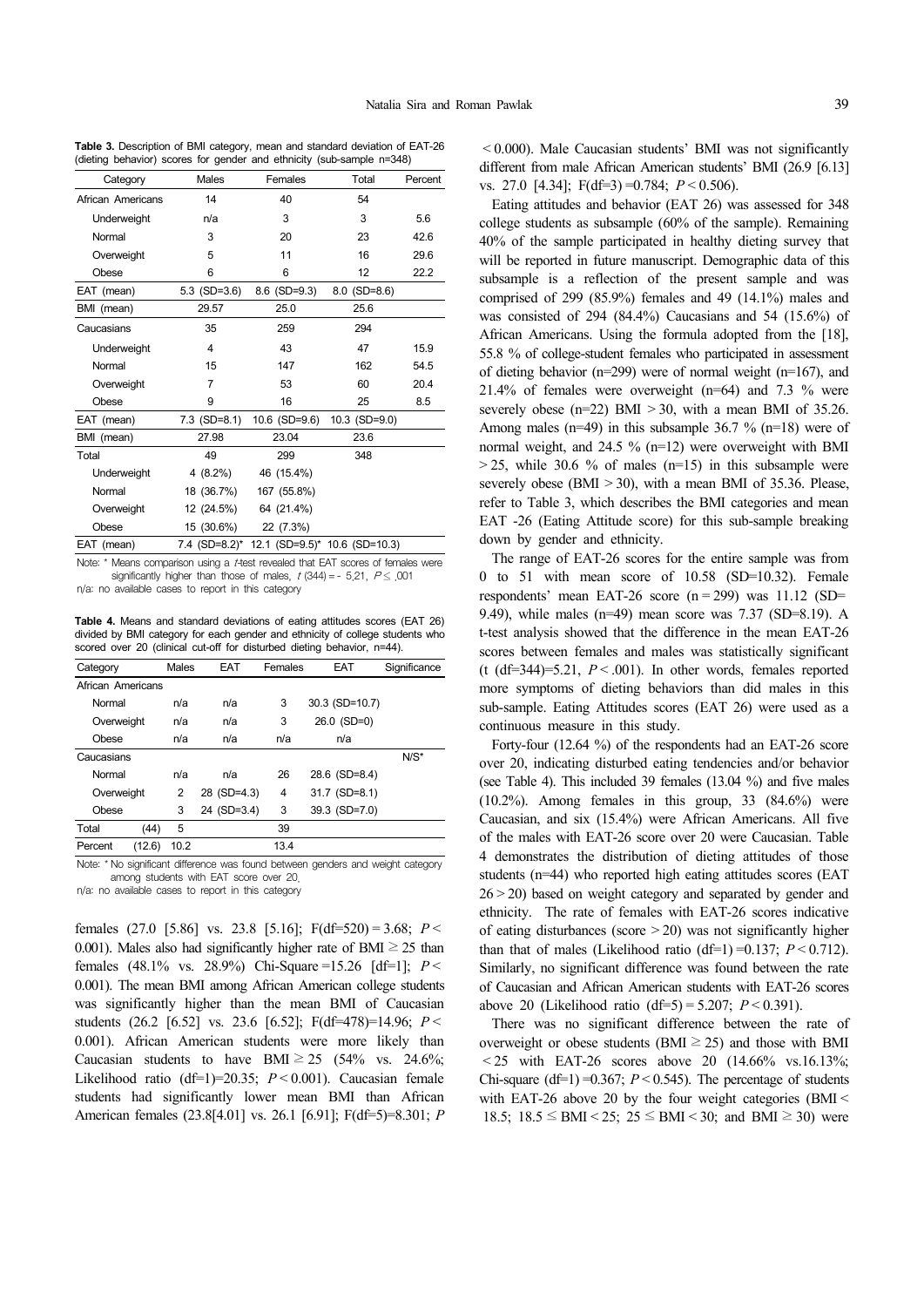5.3%, 13.5%, 11% and 23.5%, respectively. However, no significant differences between these groups were found (Chi-square (df=3) = 4.374; *P* < 0.224).

# **Discussion**

According to the current report, about one third (29.8% ) of college students are overweight or obese (BMI  $\geq$  25). At the same time, the rate of overweight and obesity in the current sample is lower than reported in previous studies on college students [20,21]. This rate is also lower than the rate reported by the NCSCHS [7]. This finding may be due to several factors. The majority of students in this sample were Caucasian. Caucasian young and older adults have a generally lower rate of BMI  $\geq$  25 [1,7]. Also, rates of obesity are lower among those with a higher level of education [1,4,7]. For example, according to BRFSS 2007, the rate of BMI≥25 among North Carolinians with higher level of education was between five to eight percent lower compared to the obesity rate among people with a lower level of education.

Rates of overweight or obesity among male students was higher than those seen among female students. This finding is consistent with recently reported data by [20,21]. Among adults living in North Carolina, the rate of BMI≥25 among males is close to 71% compared to 59% among female adults [7]. Other reports such as the Youth Risk Behavior Surveillance: National College Health Risk Behavior Survey have revealed that females had a higher rate of BMI≥25, However, that study was conducted approximately 15 years ago, and these and other reports' results may not be current [22]. The higher rate of overweight and obesity among males may be partially due to the fact that male students are usually satisfied with their weight and body image (e.g., broad shoulders and large torso); they want to bulk up and increase muscle and weight gain [23]. Social pressure to be thin is higher for females then males; thus, college females are more likely to perceive themselves to be overweight and will more often attempt to lose weight [14,24]. These factors may explain gender discrepancy in BMI rates, supporting previous research findings [13,15].

Consistent with recent research [1,19], rates of overweight and obesity in the current study were higher among African American than Caucasian students (54.0% vs. 24.6%). Research findings on African American students from other studies revealed the rate of overweight and obesity around 50%. For example, data from the 1995 National College Health Risk Behavior Survey showed a prevalence of overweight and obesity of 48.7% in African American students [22]. [21] reported the rate of BMI  $\geq$  25 among African American students was higher than 52%, based on data collected in 1999, which is congruent with the findings of current study. [20] also reported the rate of overweight and obesity in African American sample to be almost 49%.

The rate of overweight and obesity among Caucasian students

 $(24.6\%)$  in the current study is consistent with the rate of  $26.5\%$ reported by [24]. Data from BRFSS collected in North Carolina revealed that the overweight category (BMI≥25) among African Americans was close to 12% higher compared to Caucasians. However, current study indicates much higher rates of overweight and obesity among African American college students, which invites further investigation.

Analysis of dieting attitudes (EAT 26) demonstrated that more than 12% of students in this sample (higher rates recorded by females) reported to have disturbed eating attitudes. A study conducted by [21] reported that 20 percent of the surveyed college females had an EAT-26 score (above 20) indicative of anorexic symptomatology. Although the rate based on the current study is lower than reported by [21], these results support the generally held belief that disturbed eating attitudes and behaviors are common among college students, especially among the female college population.

Current results also suggest that disturbed eating attitudes (dieting behavior) are not just the domain of young females. Ten percent of males in this study reported disturbed eating attitudes, which is consistent with previous research [21]. Previous studies have indicated that disordered eating has been found to be most common among young, Caucasian women, and less present among African-Americans and males [4,13]. Caucasian young adults often appear to be more concerned about body weight and have more negative body cognitions than any other ethnic group [4,11]. Previous studies have also shown that individuals of differing ethnic groups hold different standards with regard to the ideal body image and attitudes toward weight [11,26]. Caucasian and African-American women hold very different definitions of beauty and body perception [11,26,27]. However, in the present study no significant difference was found between the rate of disturbed eating among Caucasian and African American students. This fact invites further investigation and could be explained by the specifics of college environment and peer pressure. This pressure, perhaps explained by social reinforcement and modeling, plays a decisive role in triggering negative self evaluation, weight control, unhealthy eating behavior, and the development of eating disorders among college females [12,21].

It is interesting to point out that the mean BMI of females who reported excessive dieting tendencies or behavior was within the normal range (BMI=24.56), and that as many as 64% of these females' BMI was within the normal range (18.5 to 24.9). In comparison, 80% of the BMIs of males who reported disturbed eating behavior were in the severely obese category with a BMI mean of 38.06. This fact supports the notion that females are more likely to diet due to a perception of being overweight, but males are more likely to diet because of their actual obese status (BMI>30) [28].

The findings of the current study should be interpreted in the light of some limitations. One of the limitations is the cross sectional design of the study, which makes causal interferences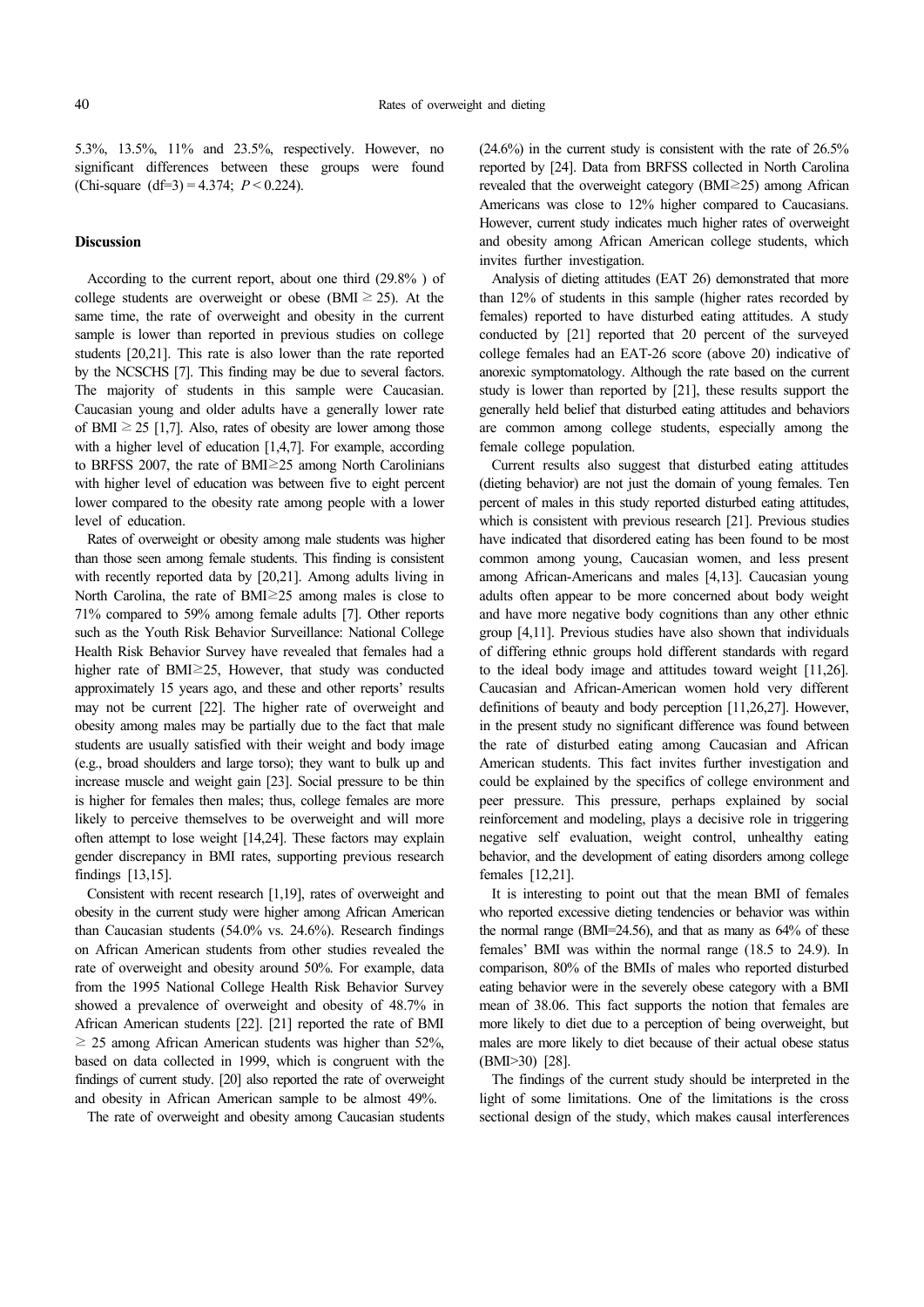difficult. All analyses were based on self reported data. Using more precise measures of adiposity (e.g., skin fold test) can benefit future research. However, previous research with adolescents' using self-reports demonstrated high correlations between self-reported measures and actual measurements of weight and height, and is widely used in numerous studies [29]. While only 60% of participants participated in assessment of eating attitudes test, the power data specific results with regard to males of African American background was small due to small sample size. More studies are needed to explore dieting attitudes, BMIs, weight perception and weight control strategies among different ethnicities and genders.

Collected data from one university in North Carolina may limit the generalizability of the results; at the same time, the analysis revealed similarities with studies conducted on other university campuses [4,21,23]. In spite of the some limitations, presented results are important since data on the rate of overweight or obesity among college students are limited.

Data on overweight and obesity reported in this manuscript differ by gender and ethnicity, with males and African Americans having higher rates. The presented results are for the most part consistent with those published in the past [7,20]. While overweight and obesity are associated with elevated risk for a number of chronic diseases, such as heart disease, diabetes, and some types of cancer, the rate of obesity among college students should be a concern to health care professionals because obese young adults will likely remain obese throughout their adult life. This is why the findings of this study call for obesity prevention/intervention, lifestyle modification, and outreach programs among college students.

While more than 12% of students in this sample reported disordered eating attitudes or behavior, unhealthy strategies to reduce weight among college population should also not be ignored. Poor eating habits and weight control strategies among college students did not meet the recommended guidelines for dietary patterns, which may have long term health implications [12]. Weight gain and eating patterns during college years may contribute to overweight and obesity in adulthood [12]. Thus, for counselors and nutritionists working with students on weight management issues, it is crucial to educate college youth about healthy body attitudes, addressing the outcomes of obesity and dieting based on gender and ethnicity. This study highlights the importance of the college years as an excellent time for health promotion. Understanding weight attitudes and dieting tendencies based on gender and ethnicity may provide additional help to dietitians and counselors in the development of obesity prevention programs, including race and gender specific guidelines toward achievement of healthy body, healthy weight and improving quality of life.

### **References**

- 1. Ogden CL, Carroll MD, McDowell MA, Flegal K. Obesity among Adults in the United States - No Statistically Significant Change Since 2003-2004. NCHS Data brief 2007;10:1-8.
- 2. Center for Disease Control and Prevention [Internet]. U.S.Obesiry Trends; [cited 2009 January 27]. Available from: http://www.cdc. gov.obesity/data/trends.html.
- 3. Healthy People 2010.  $2^{nd}$  ed. U.S. Department of Health and Human Services. Washington: 2000.
- 4. Winkleby MA, Gardner CD, Taylor CB. The influence of gender and socioeconomic factors on Hispanic/white differences in BMI. Prev Med 1996;25:203-11.
- 5. McTigue KM, Garrett JM, Popkin BM. The natural history of the development of obesity in a cohort of young U.S. adults between 1981 and 1998. Ann Int Med 2002;136:857-64.
- 6. Trust for America's Health [Internet]. F as in fat: How obesity policies are failing America; [cited 2009 January 27]. Available from: http://healthyamericans.org/reports/obesity2007/Obesity2007 Report.pdf.
- 7. North Carolina State Center for Health Statistics [Internet]. Behavioral Risk Factor Surveillance System 2007; [cited 2009 January 27]. Available from: http://www.schs. state.nc.us/SCHS/ brfss/2007/nc/all/rf2.html.
- 8. Dutton GR., Martin PD, Brantley PJ. Ideal weight goals of African American women participating in a weight management program. Body Image 2004;3:305-10.
- 9. Botta RA. The mirror of television: A comparison of Black and White adolescents' body image. J Commun 2000;50: 144-59.
- 10. Cachelin FM, Monreal TK, Juarez LC. Body image and size perception of Mexican American women. Body Image 2006;3: 67-75.
- 11. Perez M, Joiner TE. Body image dissatisfaction and disordered eating in Black and White women. Int J Eat Disord 2002;33: 342-50.
- 12. Racette SB, Deusinger SS, Strube MJ, Highstein GR, Deusinger RH. Weight changes, exercise and dietary patterns during freshman and sophomore years of college. J Am Coll Health 2005;53: 245-51.
- 13. Shroff H, Thompson JK. The tripartite influence model of body image and eating disturbance: A replication with adolescent girls. Body Image: Int J Res 2006;3:17-23.
- 14. Ackard DM, Peterson CB. Association between puberty and disordered eating, body image, and other psychological variables. Int J Eat Disord 2001;29:187-94.
- 15. Tiggemann M. Body dissatisfaction and adolescent self-esteem: Perspective findings. Body Image: Int J Res 2005;2:129-35.
- 16. East Carolina University [Internet]. SAT Scores, Costs and Admissions Data; [cited 2009 January 27]. http://collegeapps. about.com/od/collegeprofiles/p/east-carolina.htm.
- 17. US Census Bureau: School Enrollment [Internet]. 2000 Census Brief. Issued June 2008; [cited 2009 December 14]. Available from: http://www.census.gov/prod/2001 pubs/c2kbr01-12.pdf.
- 18. Center for Disease Control and Prevention [Internet]. Healthy weight assessment for adults. [cited 2009 January 27]. http://www. cdc.gov/healthyweight/assessing/bmi/adult\_bmi/index.html.
- 19. Garner DM, Olmsted MP, Bohr Y, Garfinkel PE. The eating attitude test: Psychometric features and clinical correlates. Psychol Med 1982;12:871-8.
- 20. Gary TL, Gross SM, Browne DC, LaVeist TA. The College